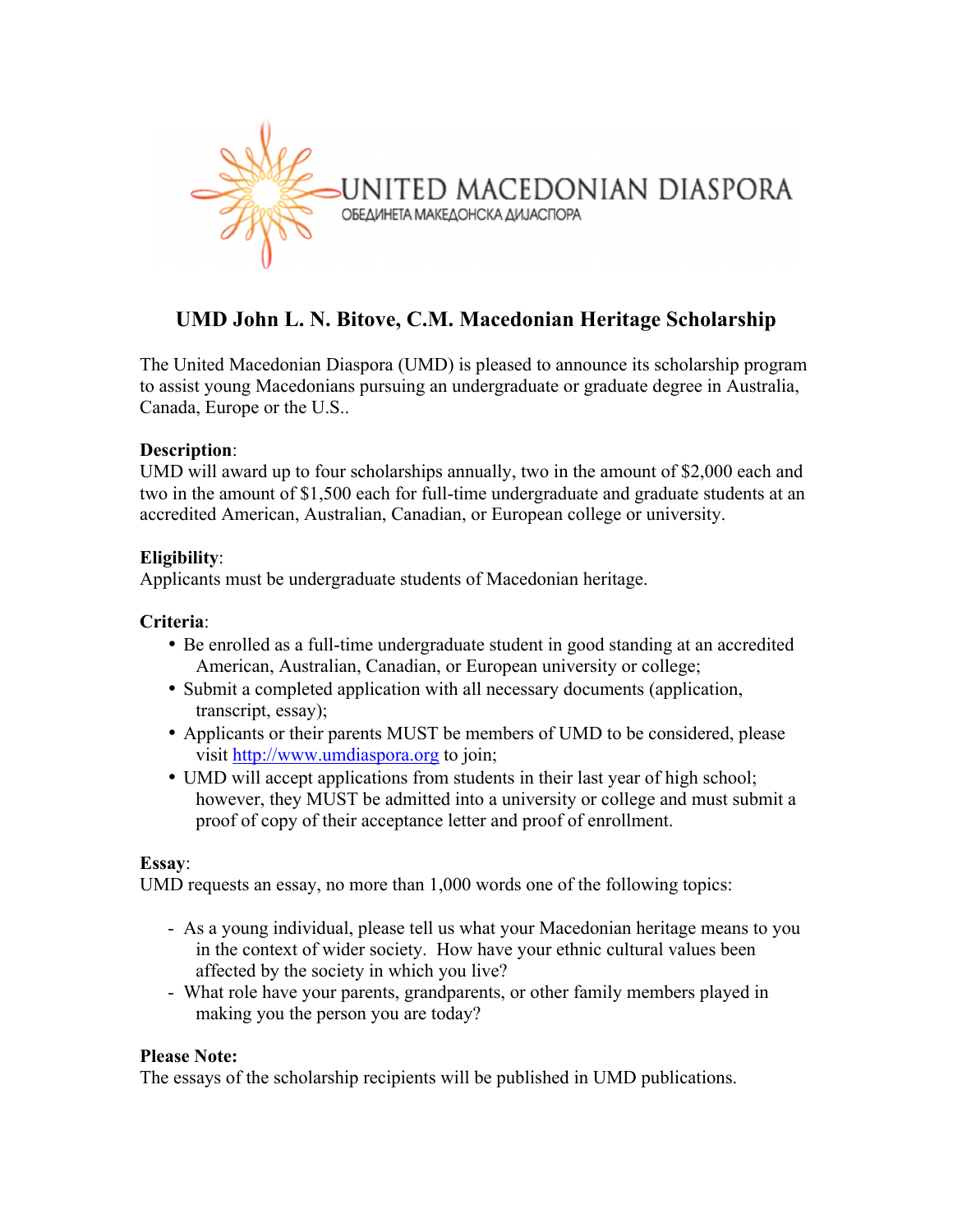#### **Selection:**

Candidates must present documentation to UMD verifying the eligibility criteria. The selection will be based on merit.

#### **How to Apply**

Please read the following instructions carefully. Submit the following items no later than 30 days prior to the beginning of the fall term, August 1 or spring term, December 1. When applying, you must indicate the start date of the term for which you are applying.

- 1. COMPLETED APPLICATION FORM
- 2. OFFICIAL TRANSCRIPT
- 3. LIST OF EXTRACULICULAR ACTIVITIES AND/OR AWARDS
- 4. ESSAY
- 5. CV/RESUME

Upon acceptance of application, a UMD Scholarship Selection Committee will evaluate the applications and will determine the best candidate to receive the scholarship. UMD will mail a check directly to the college or university.

Please note that United Macedonian Diaspora is not responsible for placing students at accredited universities, finding housing, internships or securing other forms of financing.

Completed application should be e-mailed in PDF format to students@umdiaspora.org and hard copies mailed to:

United Macedonian Diaspora 1510 H Street, NW, Suite 900 Washington, D.C. 20005

For more information, please call (202) 350-9798 or e-mail students@umdiaspora.org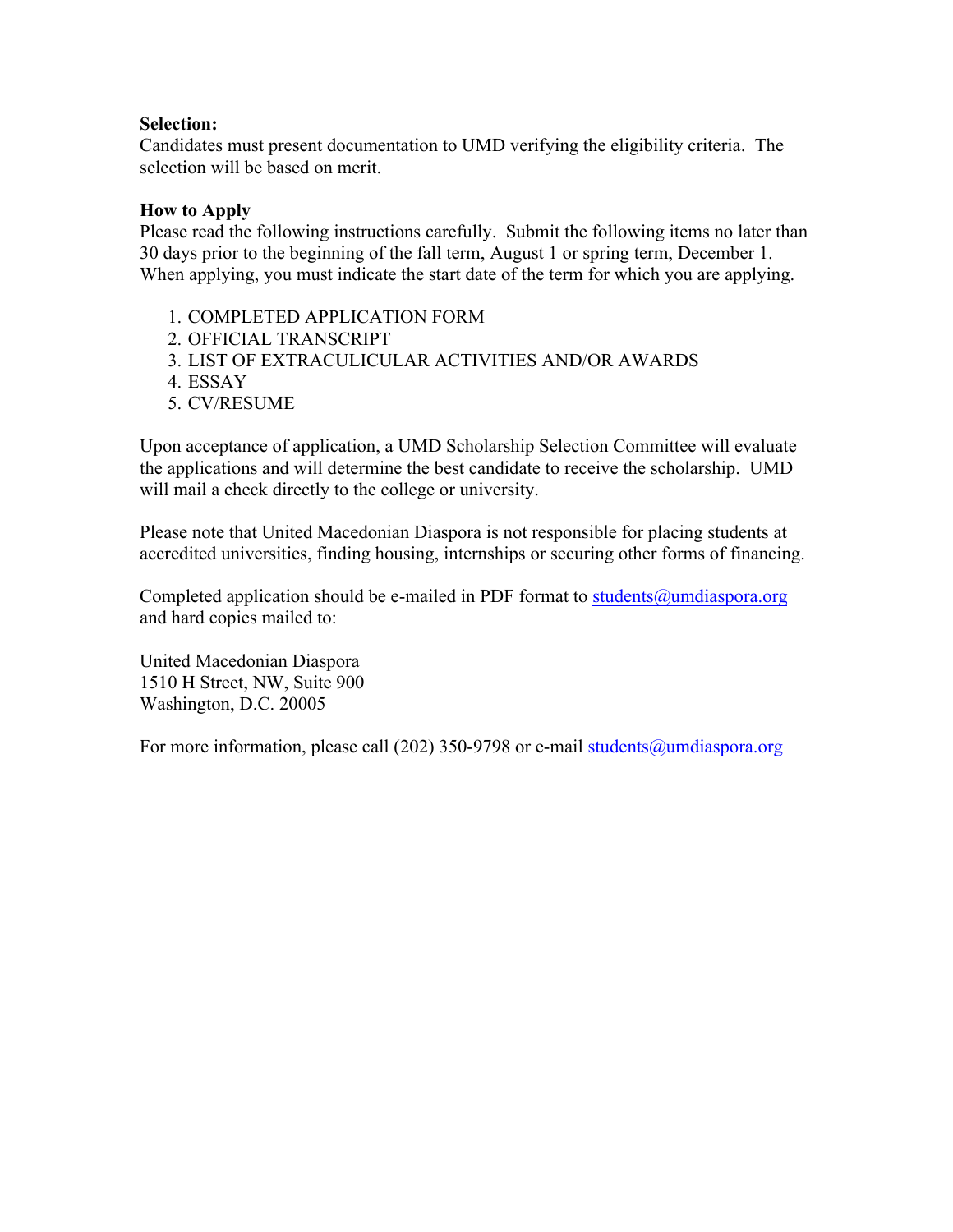## **UMD John L. N. Bitove, C.M. Macedonian Heritage Scholarship Application Form**

**Please print or type out the application in black ink. Submit the Application in PDF format to e-mail students@umdiaspora.org and hard copies to the following address:**

| United Macedonian Diaspora<br>1510 H Street, NW, Suite 900<br>Washington, D.C. 20005                                                                                                                                                                                                                                                                                                                               |  |  |
|--------------------------------------------------------------------------------------------------------------------------------------------------------------------------------------------------------------------------------------------------------------------------------------------------------------------------------------------------------------------------------------------------------------------|--|--|
|                                                                                                                                                                                                                                                                                                                                                                                                                    |  |  |
|                                                                                                                                                                                                                                                                                                                                                                                                                    |  |  |
| TELEPHONE:                                                                                                                                                                                                                                                                                                                                                                                                         |  |  |
|                                                                                                                                                                                                                                                                                                                                                                                                                    |  |  |
|                                                                                                                                                                                                                                                                                                                                                                                                                    |  |  |
| DATE OF BIRTH $\frac{1}{\sqrt{1-\frac{1}{2}}}\frac{1}{\sqrt{1-\frac{1}{2}}}\frac{1}{\sqrt{1-\frac{1}{2}}}\frac{1}{\sqrt{1-\frac{1}{2}}}\frac{1}{\sqrt{1-\frac{1}{2}}}\frac{1}{\sqrt{1-\frac{1}{2}}}\frac{1}{\sqrt{1-\frac{1}{2}}}\frac{1}{\sqrt{1-\frac{1}{2}}}\frac{1}{\sqrt{1-\frac{1}{2}}}\frac{1}{\sqrt{1-\frac{1}{2}}}\frac{1}{\sqrt{1-\frac{1}{2}}}\frac{1}{\sqrt{1-\frac{1}{2}}}\frac{1}{\sqrt{1-\frac{1}{$ |  |  |
|                                                                                                                                                                                                                                                                                                                                                                                                                    |  |  |
| <b>EDUCATION</b>                                                                                                                                                                                                                                                                                                                                                                                                   |  |  |
|                                                                                                                                                                                                                                                                                                                                                                                                                    |  |  |
|                                                                                                                                                                                                                                                                                                                                                                                                                    |  |  |
|                                                                                                                                                                                                                                                                                                                                                                                                                    |  |  |
| MACEDONIAN HERITAGE THROUGH: MOTHER FATHER BOTH                                                                                                                                                                                                                                                                                                                                                                    |  |  |
| WHERE IN MACEDONIA IS YOUR HERITAGE FROM?                                                                                                                                                                                                                                                                                                                                                                          |  |  |
|                                                                                                                                                                                                                                                                                                                                                                                                                    |  |  |

UMD MEMBER: (YES) (NO) PARENTS: (YES) (NO)